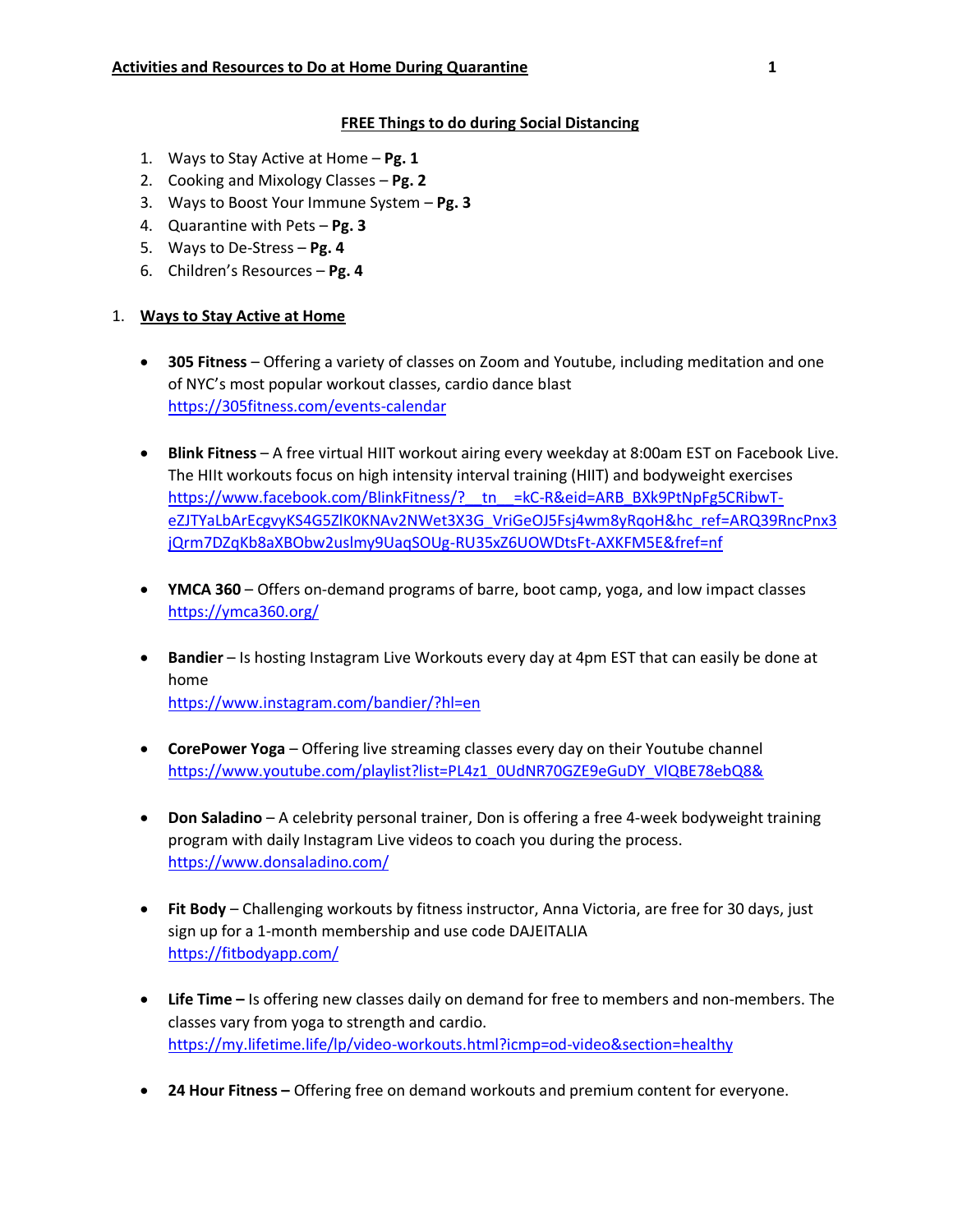https://24go.co/24/sms? branch\_match\_id=748659451863056276

### 2. **Live Stream Cooking Classes or Mixologist Classes**

- **Free Weekly Cooking Classes** Classes on Wednesdays and Thursdays from 6 p.m. to 7 p.m. EST. Register online ahead of time to be included. [https://www.cosmopolitanplated.com/?fbclid=IwAR3XxhCrmgHIT29J2B](https://www.cosmopolitanplated.com/?fbclid=IwAR3XxhCrmgHIT29J2B-zsae1IOKlHt6HoD8VBprbfjBYuHnEF1RFlVfivfg)[zsae1IOKlHt6HoD8VBprbfjBYuHnEF1RFlVfivfg](https://www.cosmopolitanplated.com/?fbclid=IwAR3XxhCrmgHIT29J2B-zsae1IOKlHt6HoD8VBprbfjBYuHnEF1RFlVfivfg)
- **Cooking Classes for Kids** This Chicago based business called The Kids Table normally offers cooking classes for kids. Now they are offering virtual cooking classes and asking for a 'paywhat-you-can' donation through PayPal if able. <https://www.kids-table.com/virtual-classes>
- **Learn to Cook from a Famous Chef** Masterclass is an online platform in which famous chefs, physicists, beauty artists and more have collaborated to create classes for viewers. However, a subscription is not free but could be well worth your time. Gordon Ramsey, Bobbi Brown, and Natalie Portman are a few of the famous names you can personally learn from on this website. <https://www.masterclass.com/classes/gordon-ramsay-teaches-cooking>
- **Mixology Series** Ben Potts, partner of the Zagat reviewed Miami restaurant Beaker & Gray, has began an online Instagram mixology series, aptly titled "Drinking by Yourself." If you have been craving your favorite classic cocktails, visit and watch some of these short videos to recreate them at home. [https://www.instagram.com/tv/B-XSYSPg35z/?utm\\_source=ig\\_embed](https://www.instagram.com/tv/B-XSYSPg35z/?utm_source=ig_embed)
- **Italian Cooking Lessons** Massimo Bottura is a Michelin ranked Italian chef, who has begun to live stream cooking lessons on Instagram every day at 2 p.m. EST. Dishes that have been made so far include margherita pizza, gelato, and Osso Bucco.

[https://www.instagram.com/tv/B-XN6FdJl7d/?utm\\_source=ig\\_embed](https://www.instagram.com/tv/B-XN6FdJl7d/?utm_source=ig_embed)

• **The Baking Club** – If you live in New York, Los Angeles, D.C., or Boston, you may very well be familiar with Milk Bar, a gourmet bakery by Christina Tosi. She has now launched a series on Instagram live called "The Baking Club," in which Tosi will walk you through the steps of some delicious recipes in real time.

[https://www.instagram.com/tv/B-KSs5ZpKMw/?utm\\_source=ig\\_embed](https://www.instagram.com/tv/B-KSs5ZpKMw/?utm_source=ig_embed)

- **Slowfood Live** Slowfood USA has started doing free cooking classes via Zoom on Thursdays and Fridays throughout the current pandemic. Classes air live at 2 p.m. EST, but if you cannot log in for the live stream, you can also view classes on their YouTube channel. <https://slowfoodusa.org/slow-food-live/>
- **Virtual Vineyard Tour** Slightly different than a culinary class, Kendall Jackson vineyards is now offering virtual winery tours that will stream live on Facebook and Instagram on April 12<sup>th</sup>, 19<sup>th</sup>,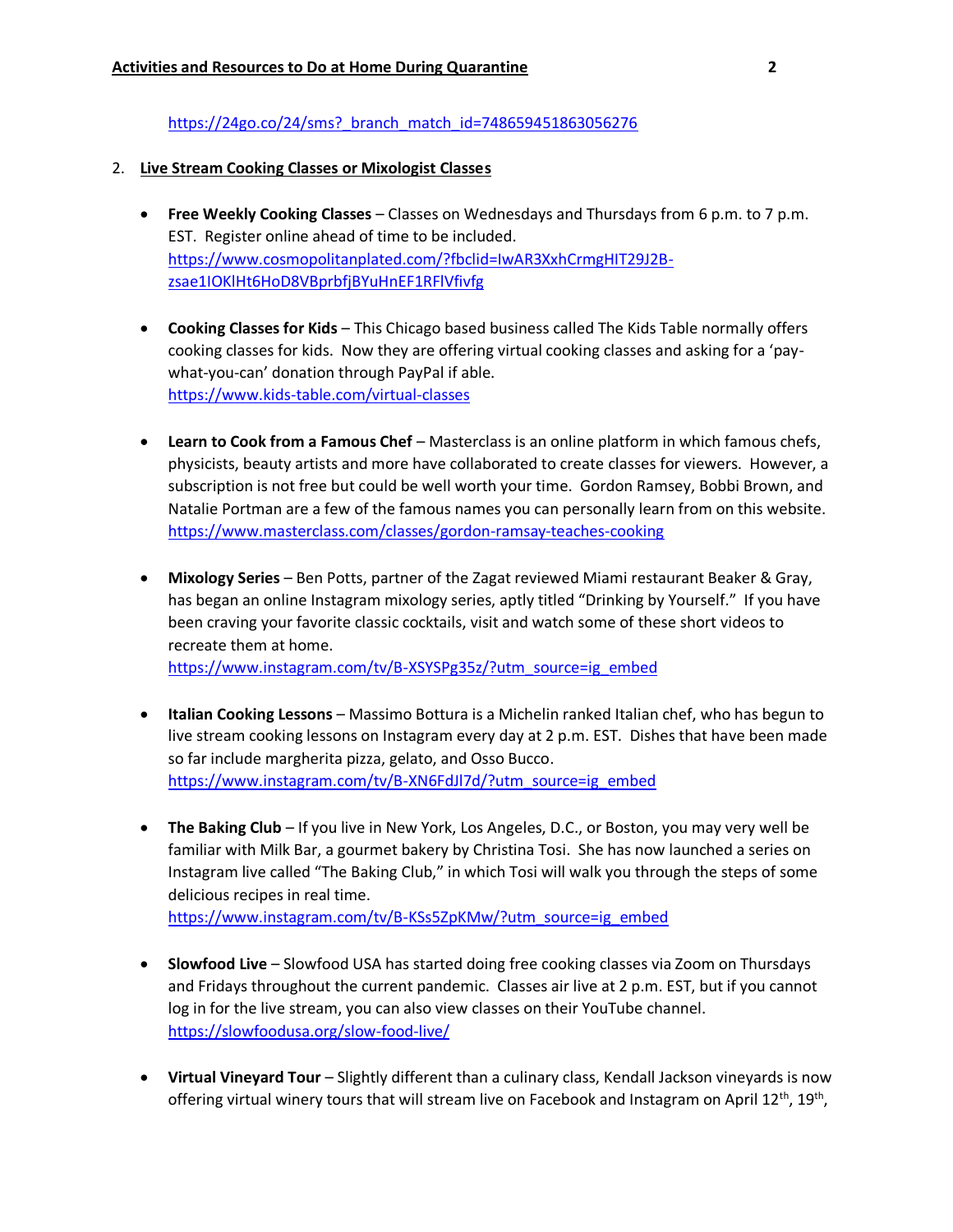$26<sup>th</sup>$ , and May 3<sup>rd</sup>. The vineyard has also promised to stream a few cooking classes via Zoom and will announce those dates and times on their Facebook and Instagram pages.

<https://www.facebook.com/kjwines/>

## 3. **Ways to Keep Your Immune System Healthy**

- Without taking additional supplements, there are plenty of foods that can help boost one's immune system. Almonds are packed with manganese and vitamin E, and the combination makes this food an excellent immune system booster. Berries are also great for the immune system because they are chock full of antioxidants. Combine some berries with yogurt (great for their probiotics) and you can enjoy a delicious parfait while boosting your immune system. [https://www.superhealthykids.com/recipes/top-10-immune-system-boosting-foods-kids-ideas](https://www.superhealthykids.com/recipes/top-10-immune-system-boosting-foods-kids-ideas-recipes/)[recipes/](https://www.superhealthykids.com/recipes/top-10-immune-system-boosting-foods-kids-ideas-recipes/)
- Another important thing to remember at anytime is to keep hydrated. Staying hydrated with plenty of water will flush any toxins from the body and keep your vital organs and muscles functioning at their best. [https://www.sfgate.com/lifestyle/article/25-natural-ways-to-boost](https://www.sfgate.com/lifestyle/article/25-natural-ways-to-boost-your-immune-system-15162348.php#photo-19223346)[your-immune-system-15162348.php#photo-19223346](https://www.sfgate.com/lifestyle/article/25-natural-ways-to-boost-your-immune-system-15162348.php#photo-19223346)
- Vitamin C is one of the best ways to keep your immune system healthy. Whether it is taking a daily supplement or pairing your breakfast with some orange juice, adding vitamin C to your routine is a great way to boost the immune system. [https://www.sfgate.com/lifestyle/article/25-natural-ways-to-boost-your-immune-system-](https://www.sfgate.com/lifestyle/article/25-natural-ways-to-boost-your-immune-system-15162348.php#photo-19223346)[15162348.php#photo-19223346](https://www.sfgate.com/lifestyle/article/25-natural-ways-to-boost-your-immune-system-15162348.php#photo-19223346)
- Whether you are someone who finds exercise to be your therapy or you view it as a chore, there is no doubt that keeping in shape is one of the best ways to maintain your health. [https://www.sfgate.com/lifestyle/article/25-natural-ways-to-boost-your-immune-system-](https://www.sfgate.com/lifestyle/article/25-natural-ways-to-boost-your-immune-system-15162348.php#photo-19223346)[15162348.php#photo-19223346](https://www.sfgate.com/lifestyle/article/25-natural-ways-to-boost-your-immune-system-15162348.php#photo-19223346)
- Studies have been done increasingly to show that additional doses of zinc at the onset of a cold can help to shorten the time of illness. Zinc can be found in red meat, poultry, and many seafoods. [https://www.npr.org/2020/02/10/804408084/lozenges-with-zinc-may-shorten-a](https://www.npr.org/2020/02/10/804408084/lozenges-with-zinc-may-shorten-a-colds-duration)[colds-duration](https://www.npr.org/2020/02/10/804408084/lozenges-with-zinc-may-shorten-a-colds-duration)
- Making sure to keep a healthy sleep schedule keeps the body refreshed and avoids negatively impacting the immune system. [https://www.sfgate.com/lifestyle/article/25-natural-ways-to](https://www.sfgate.com/lifestyle/article/25-natural-ways-to-boost-your-immune-system-15162348.php#photo-19223346)[boost-your-immune-system-15162348.php#photo-19223346](https://www.sfgate.com/lifestyle/article/25-natural-ways-to-boost-your-immune-system-15162348.php#photo-19223346)

# 4. **Quarantine with Pets**

- **Workout with your pet** This 20 minute fitness video from Planet Fitness encourages you to workout using your fur-baby as your at-home motivation. [https://www.bing.com/videos/search?q=planet+fitness+puppy+playtime+&&view=detail&mid=](https://www.bing.com/videos/search?q=planet+fitness+puppy+playtime+&&view=detail&mid=598F61CEA767FE890D77598F61CEA767FE890D77&&FORM=VRDGAR&ru=%2Fvideos%2Fsearch%3Fq%3Dplanet%2Bfitness%2Bpuppy%2Bplaytime%2B%26FORM%3DHDRSC3) [598F61CEA767FE890D77598F61CEA767FE890D77&&FORM=VRDGAR&ru=%2Fvideos%2Fsearch](https://www.bing.com/videos/search?q=planet+fitness+puppy+playtime+&&view=detail&mid=598F61CEA767FE890D77598F61CEA767FE890D77&&FORM=VRDGAR&ru=%2Fvideos%2Fsearch%3Fq%3Dplanet%2Bfitness%2Bpuppy%2Bplaytime%2B%26FORM%3DHDRSC3) [%3Fq%3Dplanet%2Bfitness%2Bpuppy%2Bplaytime%2B%26FORM%3DHDRSC3](https://www.bing.com/videos/search?q=planet+fitness+puppy+playtime+&&view=detail&mid=598F61CEA767FE890D77598F61CEA767FE890D77&&FORM=VRDGAR&ru=%2Fvideos%2Fsearch%3Fq%3Dplanet%2Bfitness%2Bpuppy%2Bplaytime%2B%26FORM%3DHDRSC3)
- **Make your own cat toy** This Do-It-Yourself cat toy only requires some feathers (can be substituted for yarn or pom poms), a screwdriver, hot glue, and a wine cork. <https://stayingclosetohome.com/inexpensive-diy-feather-cork-cat-toys/>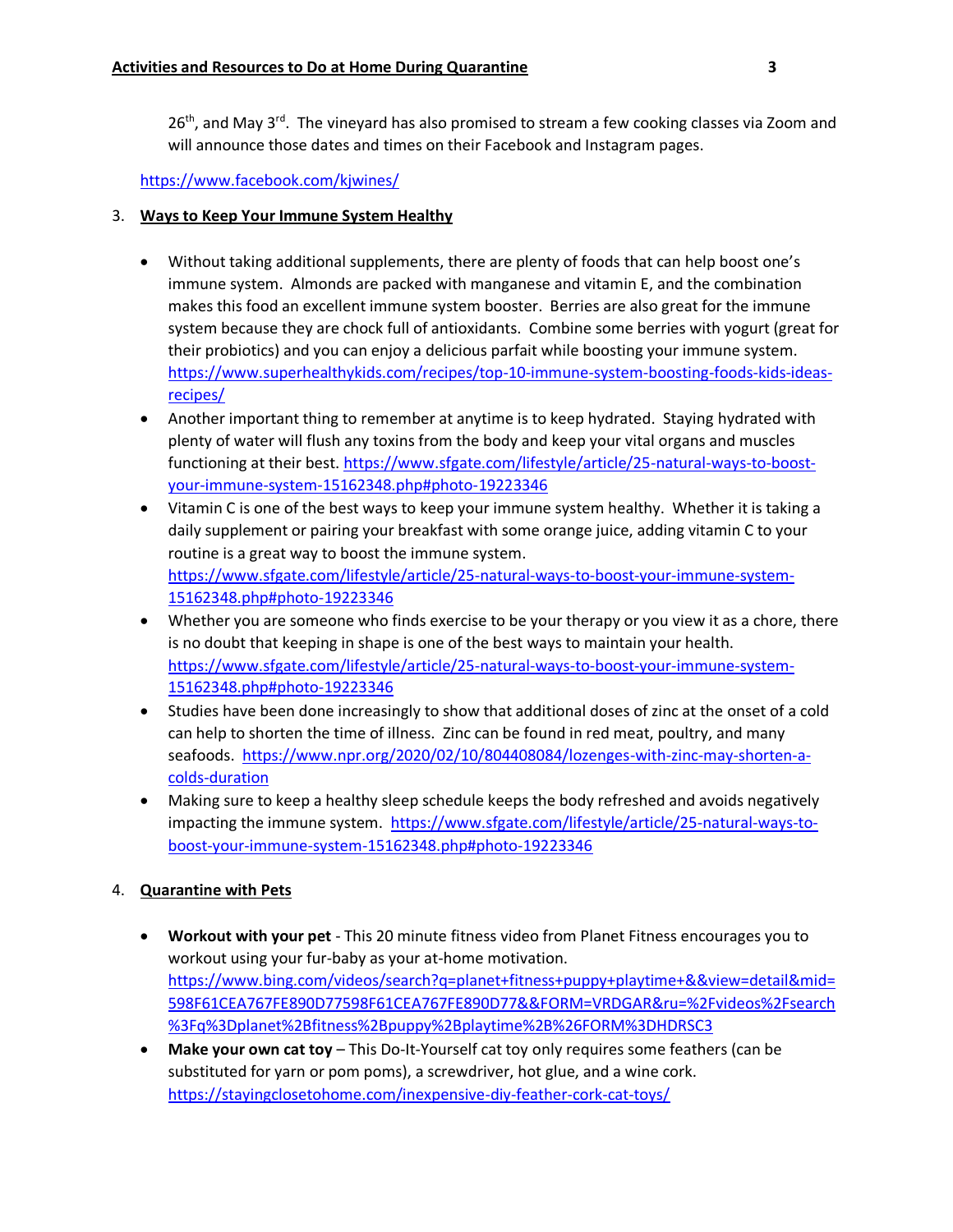- **Have a photoshoot with your pet** Host a photoshoot for your pet using some of these tips! Give your pet the photoshoot they deserve and show off their best angles. <https://digital-photography-school.com/top-10-pet-photography-tips-techniques/>
- **Play a game with your dog** Test your dog's patience with this puppy-friendly whack-a-mole game!

[https://www.bing.com/videos/search?q=dog+whack+a+mole&&view=detail&mid=4771F20B53](https://www.bing.com/videos/search?q=dog+whack+a+mole&&view=detail&mid=4771F20B534EAA6C2BFC4771F20B534EAA6C2BFC&&FORM=VDRVRV) [4EAA6C2BFC4771F20B534EAA6C2BFC&&FORM=VDRVRV](https://www.bing.com/videos/search?q=dog+whack+a+mole&&view=detail&mid=4771F20B534EAA6C2BFC4771F20B534EAA6C2BFC&&FORM=VDRVRV)

• **Homemade dog treats** – This link includes nine recipes for homemade dog treats that can be cooked with ingredients you most likely already have in the house! <https://www.tasteofhome.com/collection/homemade-dog-treat-recipes/>

## 5. **Ways to De-Stress and Relax**

- **Reading** Get lost in one of these highly anticipated 2020 books <https://www.newsweek.com/2019/12/13/2020-books-read-1474220.html>
- **Mindfululness** Follow these steps to begin practicing Mindfulness <https://www.mindful.org/mindfulness-how-to-do-it/>
- **Lower Cortisol** This Healthline article lists several ways to lower your cortisol levels, such as getting more sleep, exercise, and learning to relax. <https://www.healthline.com/nutrition/ways-to-lower-cortisol#section1>
- **Breathing exercises** Practice these different breathing exercises to lower stress <https://www.healthline.com/health/breathing-exercise>
- **Journaling** Improve your metal wellness and help process your thoughts and ideas by keeping a journal

<https://www.healthline.com/health/mental-health/write-it-down-in-a-journal>

• **New York Times** – Enjoy being alone without being lonely, this article discusses the benefits of being alone

<https://www.nytimes.com/2019/10/28/smarter-living/the-benefits-of-being-alone.html>

• **Exercise** – This Everyday Health article discusses the various types of exercise and how they can relieve stress

<https://www.everydayhealth.com/exercise-photos/exercises-that-relieve-stress.aspx>

- **Quick ways to de-stress** 15 easy ways to de-stress throughout the day that include taking a nap, taking a reading break, or drinking a cup of tea [https://www.inc.com/larry-kim/how-to-de-stress-at-work-instantly-15-proven-ways-to-calm](https://www.inc.com/larry-kim/how-to-de-stress-at-work-instantly-15-proven-ways-to-calm-your-mind.html)[your-mind.html](https://www.inc.com/larry-kim/how-to-de-stress-at-work-instantly-15-proven-ways-to-calm-your-mind.html)
- **Unplug from Technology** Find ways to unplug from your devices and spend time in the present <https://www.becomingminimalist.com/unplug-please/>
- 6. **Children's Resources**

## **Webinars**

1. **Kahn Academy** is a great free resource with videos and classes for all ages from kindergarten through high school [https://www.khanacademy.org/](https://urldefense.com/v3/__https:/www.khanacademy.org/__;!!GqivPVa7Brio!PnkkFQIc31Xm0SI-sdEEayfmUiEa7C3JI0jpV7SIFyXPBT0ZRLDowC3lzO9zcL2nomo$)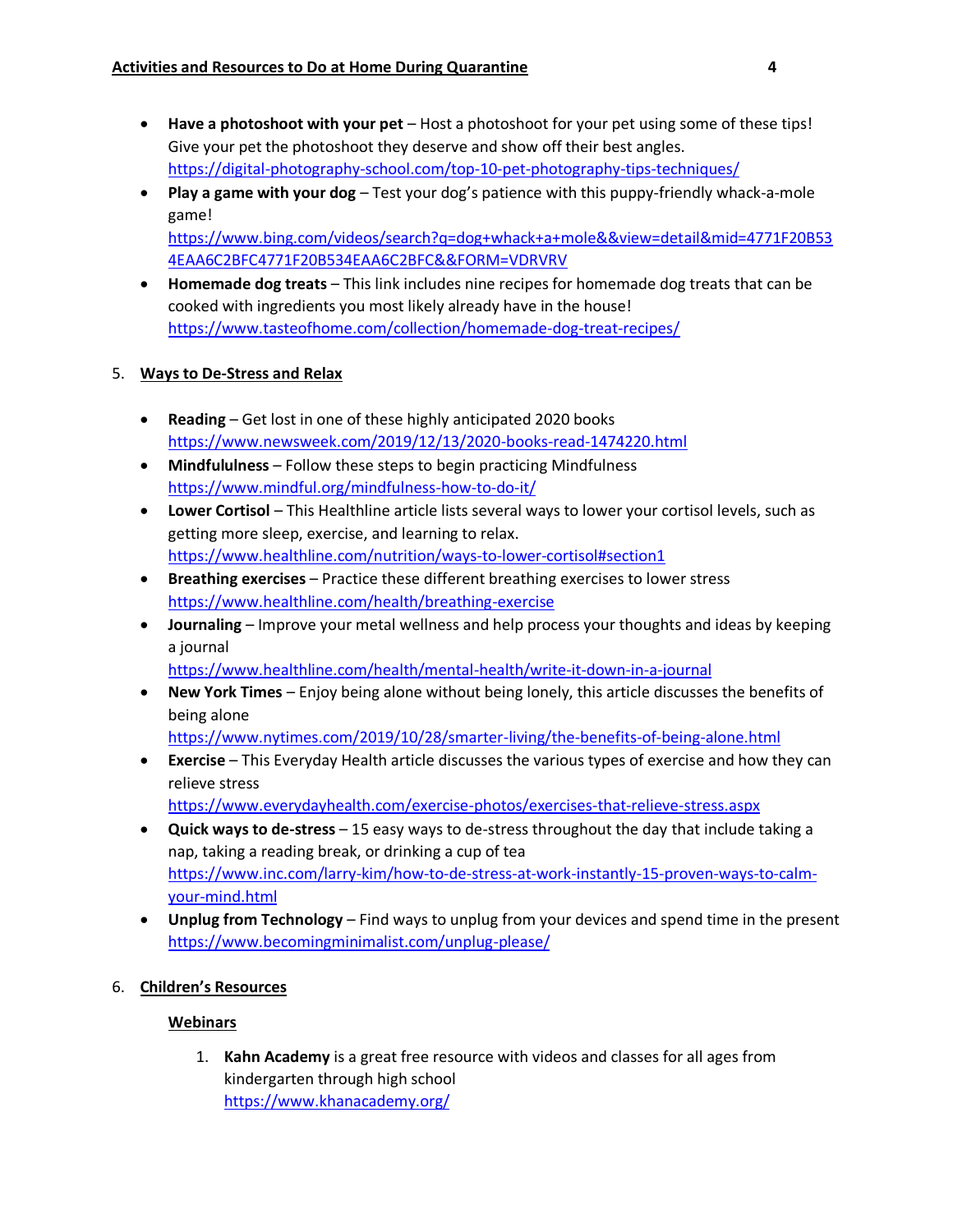- 2. **Ted-Ed** offers video lessons by top educators that are made into animated videos [https://ed.ted.com/](https://urldefense.com/v3/__https:/ed.ted.com/__;!!GqivPVa7Brio!PnkkFQIc31Xm0SI-sdEEayfmUiEa7C3JI0jpV7SIFyXPBT0ZRLDowC3lzO9zLoTRBSM$)
- 3. **Harper Kids** is offering activities and fun, fresh content every weekday at 12pm on their Instagram @harperkids and on their website

# **Read-aloud**

- 1. **Mo Willems** author of "Don't Let the Pigeon Drive the Bus" and "Elephant and Piggie" is hosting lunchtime art classes at 1pm every weekday on the Kennedy Center's website
- 2. **Jarret J. Krosoczka**, author of the "Lunch Lady" graphic novel series is hosing daily drawing webcasts at 2pm for all ages [https://www.youtube.com/studiojjk](https://urldefense.com/v3/__https:/www.youtube.com/studiojjk__;!!GqivPVa7Brio!PnkkFQIc31Xm0SI-sdEEayfmUiEa7C3JI0jpV7SIFyXPBT0ZRLDowC3lzO9ztCjL6nQ$)
- 3. **Peter H. Reynolds**, author of "The Dot" and "ish" will have daily Facbook Lives
- 4. **Mac Barnett**, author of dozens of children's books, is reading a different book every day at 3pm on his Instagram @macbarnett
- 5. **Operation Storytime** is a large collection of read-alouds, containing videos of authors and celebrities reading children's books [https://www.romper.com/p/famous-people-reading-childrens-books-is-one-good-thing](https://urldefense.com/v3/__https:/www.romper.com/p/famous-people-reading-childrens-books-is-one-good-thing-during-the-coronavirus-shut-in-22621288__;!!GqivPVa7Brio!PnkkFQIc31Xm0SI-sdEEayfmUiEa7C3JI0jpV7SIFyXPBT0ZRLDowC3lzO9zUMZ5Vng$)[during-the-coronavirus-shut-in-22621288](https://urldefense.com/v3/__https:/www.romper.com/p/famous-people-reading-childrens-books-is-one-good-thing-during-the-coronavirus-shut-in-22621288__;!!GqivPVa7Brio!PnkkFQIc31Xm0SI-sdEEayfmUiEa7C3JI0jpV7SIFyXPBT0ZRLDowC3lzO9zUMZ5Vng$) (or you can search for more on twitter using the #kidlitquarantine)
- 6. **Penguin Kids** is hosting read-alouds on Instagram @Penguinkids every weekday at 11am

## **Audiobooks, Podcasts**

- 1. **Pinna** is offering two free months of streaming audio service which is geared towards children 3-12, just use code PINNA4KIDS
- 2. **Brains on!** is a podcast that explains how and why things work [https://www.brainson.org/](https://urldefense.com/v3/__https:/www.brainson.org/__;!!GqivPVa7Brio!PnkkFQIc31Xm0SI-sdEEayfmUiEa7C3JI0jpV7SIFyXPBT0ZRLDowC3lzO9z841nTUU$)
- 3. **Animal Safari** is a podcast about the animal kingdom and includes interesting fun facts about all kinds of animals [https://podcasts.apple.com/us/podcast/animal-sound-safari/id1434369641](https://urldefense.com/v3/__https:/podcasts.apple.com/us/podcast/animal-sound-safari/id1434369641__;!!GqivPVa7Brio!PnkkFQIc31Xm0SI-sdEEayfmUiEa7C3JI0jpV7SIFyXPBT0ZRLDowC3lzO9zVKVIrOc$)

## **Virtual Tours**

- 1. **Cleveland Zoo** hosts a virtual classroom at 11am & virtual exploring at 1pm [https://www.facebook.com/ClevelandMetroparksZoo/](https://urldefense.com/v3/__https:/www.facebook.com/ClevelandMetroparksZoo/__;!!GqivPVa7Brio!PnkkFQIc31Xm0SI-sdEEayfmUiEa7C3JI0jpV7SIFyXPBT0ZRLDowC3lzO9z6wRs-ig$)
- 2. **Cincinnati Zoo** has a virtual safari at 12pm daily [https://www.facebook.com/cincinnatizoo/](https://urldefense.com/v3/__https:/www.facebook.com/cincinnatizoo/__;!!GqivPVa7Brio!PnkkFQIc31Xm0SI-sdEEayfmUiEa7C3JI0jpV7SIFyXPBT0ZRLDowC3lzO9znp6IOb8$)
- 3. **National Parks Service** has a Youtube channel showcasing some of the country's most famous parks [https://www.youtube.com/user/NationalParkService/featured](https://urldefense.com/v3/__https:/www.youtube.com/user/NationalParkService/featured__;!!GqivPVa7Brio!PnkkFQIc31Xm0SI-sdEEayfmUiEa7C3JI0jpV7SIFyXPBT0ZRLDowC3lzO9z66Nvfl0$)
- 4. **Google Arts and Culture** has partnership with 500 museums which allows kids to get a glimpse of some of the most renowned art collections around the world [https://artsandculture.google.com/](https://urldefense.com/v3/__https:/artsandculture.google.com/__;!!GqivPVa7Brio!PnkkFQIc31Xm0SI-sdEEayfmUiEa7C3JI0jpV7SIFyXPBT0ZRLDowC3lzO9zG85n4ag$)